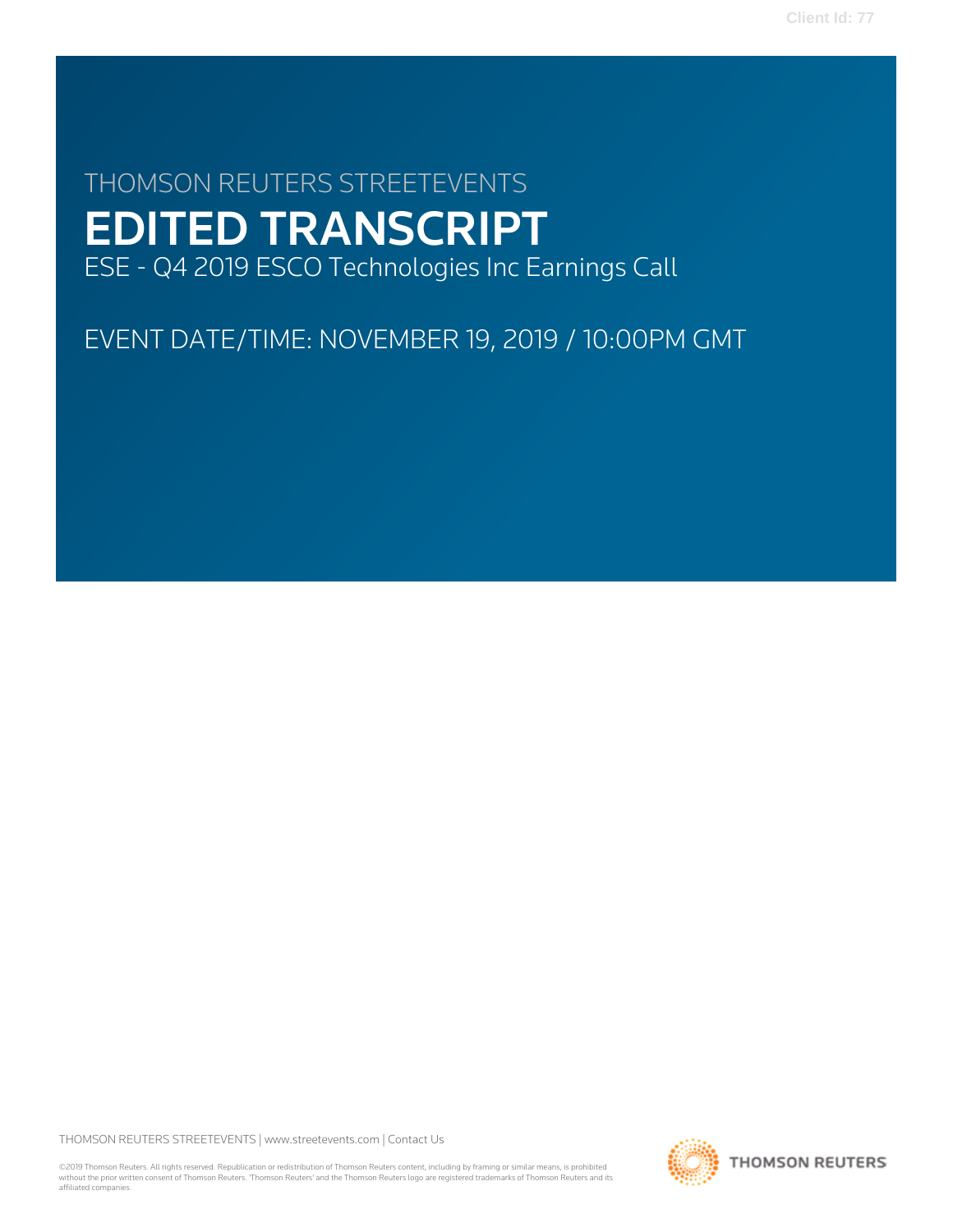#### **CORPORATE PARTICIPANTS**

**[Gary E. Muenster](#page-2-0)** ESCO Technologies Inc. - Executive VP, CFO & Director **[Kate Lowrey](#page-1-0)** ESCO Technologies Inc. - Director of IR **[Victor L. Richey](#page-1-1)** ESCO Technologies Inc. - Chairman, President & CEO

## **CONFERENCE CALL PARTICIPANTS**

**[Jonathan E. Tanwanteng](#page-3-0)** CJS Securities, Inc. - MD **[Robert Paul McCarthy](#page-5-0)** Stephens Inc., Research Division - MD & Analyst

### **PRESENTATION**

#### **Operator**

Good day, and welcome to the ESCO Fourth Quarter 2019 Earnings Conference Call. Today's call is being recorded.

<span id="page-1-0"></span>With us today are Vic Richey, Chairman and CEO; Gary Muenster, Vice President and CFO. And now to present the forward-looking statement, I would like to turn the call over to Kate Lowrey, Director of Investor Relations. Please go ahead.

#### **Kate Lowrey** - ESCO Technologies Inc. - Director of IR

Thank you. Statements made during this call regarding the amounts and timing of 2020 and beyond, revenues, EPS, adjusted EPS, EBITDA, adjusted EBITDA, debt, growth, profitability, ROIC, timing of the divestiture, tax rates, shareholder value, success in completing additional acquisitions and other statements, which are not strictly historical are forward-looking statements within the meaning of the safe harbor provisions of the federal securities laws. These statements are based on current expectations and assumptions, and actual results may differ materially from those projected in the forward-looking statements due to risks and uncertainties that exist in the company's operations and business environment, including, but not limited to, the risk factors referenced in the company's press release issued today, which will be included as an exhibit to the company's Form 8-K to be filed.

We undertake no duty to update or revise any forward-looking statements, whether as a result of new information, future events or otherwise.

In addition, during this call, the company may discuss some non-GAAP financial measures in describing the company's operating results. A reconciliation of these measures to the most comparable GAAP measures can be found in the press release issued today and found on the company's website at www.escotechnologies.com, under the link Investor Relations.

<span id="page-1-1"></span>Now I'll turn the call over to Vic.

#### **Victor L. Richey** - ESCO Technologies Inc. - Chairman, President & CEO

Thanks, Kate, and good afternoon. Gary will describe our fourth quarter and full year financial results in detail after my comments. So I'm going to take a few minutes to discuss the sale of our Technical Packaging business, and share our thinking around the strategic aspect of this divestiture.

5 or 6 months ago, we were not contemplating selling our Packaging assets as we saw a clear path for this business to expand its contribution within ESCO. Given their identified prospects for growth, we made some meaningful capital investments in 2019, both domestically and internationally to support this outlook. But given the robust valuations we were seeing in the market, coupled with our strong presence in the medical, medical device and pharmaceutical markets, we knew we had an attractive set of Packaging assets that would command a solid valuation if offered for sale, and yesterday's announcement of the transaction proved we were right.

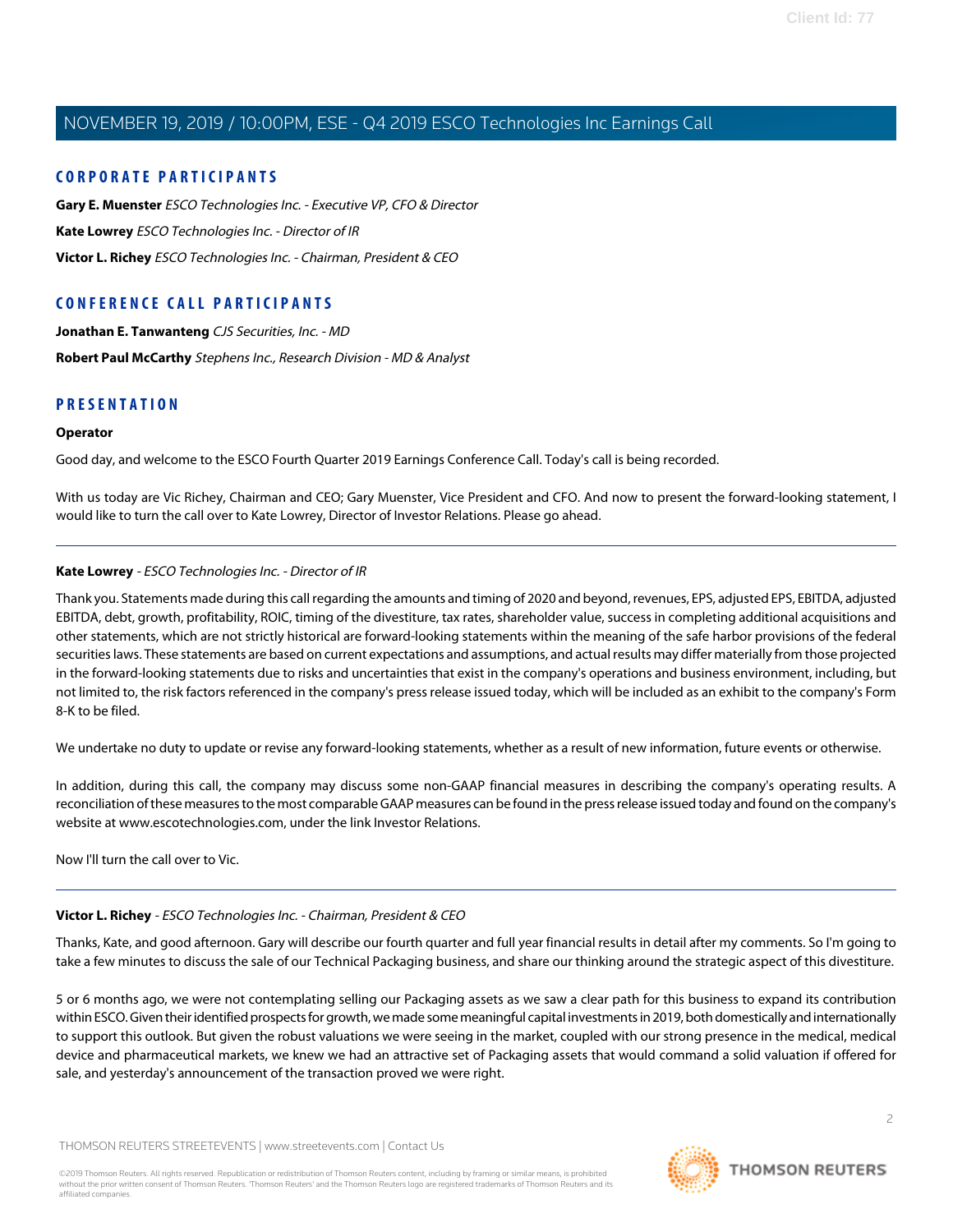After a thoughtful analysis of our options, we came to the conclusion that monetizing our Technical Packaging assets at a strong valuation, was strategically positive and financially prudent. This transaction makes a lot of sense for a lot of reasons. It allows us to delever by paying down our outstanding debt, which creates additional debt capacity and liquidity for future M&A spending in our other segments. The transaction also streamlines our business and simplifies our portfolio, which allows us to focus on our remaining core operating segments, both on organic growth and continued M&A around this core.

On a personal note, I would like to thank Randy Loga and the entire management team and the dedicated employees around the world, who worked so hard to make the packaging business a success, and I wish everyone all the best in the future with Sonoco.

<span id="page-2-0"></span>Now I'll turn it over to Gary for the financial discussion.

#### **Gary E. Muenster** - ESCO Technologies Inc. - Executive VP, CFO & Director

Thanks, Vic. We wrapped up the year in a strong fashion compared to fiscal '18 by delivering solid top line growth, coupled with 9% growth in adjusted EBITDA, 13% growth in adjusted EPS, strong cash flow and record entered orders, as all these items exceeded our previous expectations set earlier. Similar to the past, our sales, adjusted EBITDA and adjusted EPS not only exceeded our expectations, but they beat the consensus estimate, driven by continued strength across all 3 core segments.

On a segment basis, Filtration sales increased 14% over prior year, or 11% excluding globe. This growth was led by our aerospace businesses, where sales increased \$32 million or 19%, resulting from continued strong demand across our extensive aero platforms, both OEM and aftermarket and both commercial and defense. This growth was partially offset by VACCO's Navy business, which had lower sales in 2019 resulting from revenue recognition timing items on several large programs. Globe added approximately \$9 million of sales in the 3 months that we owned them. Test and Doble both grew sales at better-than-expected amounts. And our renewable energy business decreased in 2019, which mitigated our USG sales growth.

Our 2019 adjusted EBITDA was \$151 million compared to \$139 million in 2018, and our adjusted EPS was \$3.13 a share compared to \$2.77 a share in 2018, which reflects 13% growth. These increases were accomplished through a combination of meaningful sales growth, a favorable sales mix, rigorous cost management, coupled with solid execution across the company and topped off with solid tax planning strategies. Additionally, I think the strength of our 2019 results continues to demonstrate the earnings power that we can generate at higher sales volumes and continues to support our multi-segment, multi-industry strategy.

Our cash flow provided by operating activities for the year was \$105 million, which resulted in \$224 million of debt outstanding, which reflects an extremely comfortable leverage ratio of 1.68 at September 30. Q4 cash from operating activities was \$68 million, reflecting our strongest quarterly cash flow in history. This was driven by solid earnings, an enhanced focus on working capital management and strong cash collections.

I'm also really pleased with our entered orders, both in Q4 and for the year, where we set a record by exceeding \$900 million of new business for the first time. It was also great to see how our order growth was spread nicely across the operating segments. This order level resulted in an increase in ending backlog of \$92 million or 24% from the start of the year. This gives us some comfort supporting our fiscal '20 growth outlook.

Looking forward to fiscal '20, I'll provide a backdrop for our outlook that was detailed in the press release, and point out that all comparisons between fiscal '20 and fiscal '19 are done, excluding Technical Packaging from both periods. We expect to grow our top line 9% to 10% on a consolidated basis, led by Filtration, which is centered around 14% growth, followed by USG at 7% to 8%, with Test growing 4% to 5%. We expect adjusted EBITDA to increase 12% to 13%, with the corresponding margins, increasing nearly a full point. Noncash depreciation and amortization is expected to increase approximately \$5 million, which negatively impacts projected EPS by \$0.15 a share. We are projecting a 23% to 24% effective tax rate, which is higher than our 2019 rate, which I noted earlier, was favorably impacted by various tax strategies which generated both cash and earnings benefits, which we do not expect to repeat in 2020 at the same level. This higher tax rate differential negatively impacts 2020 projected EPS by \$0.10 a share.

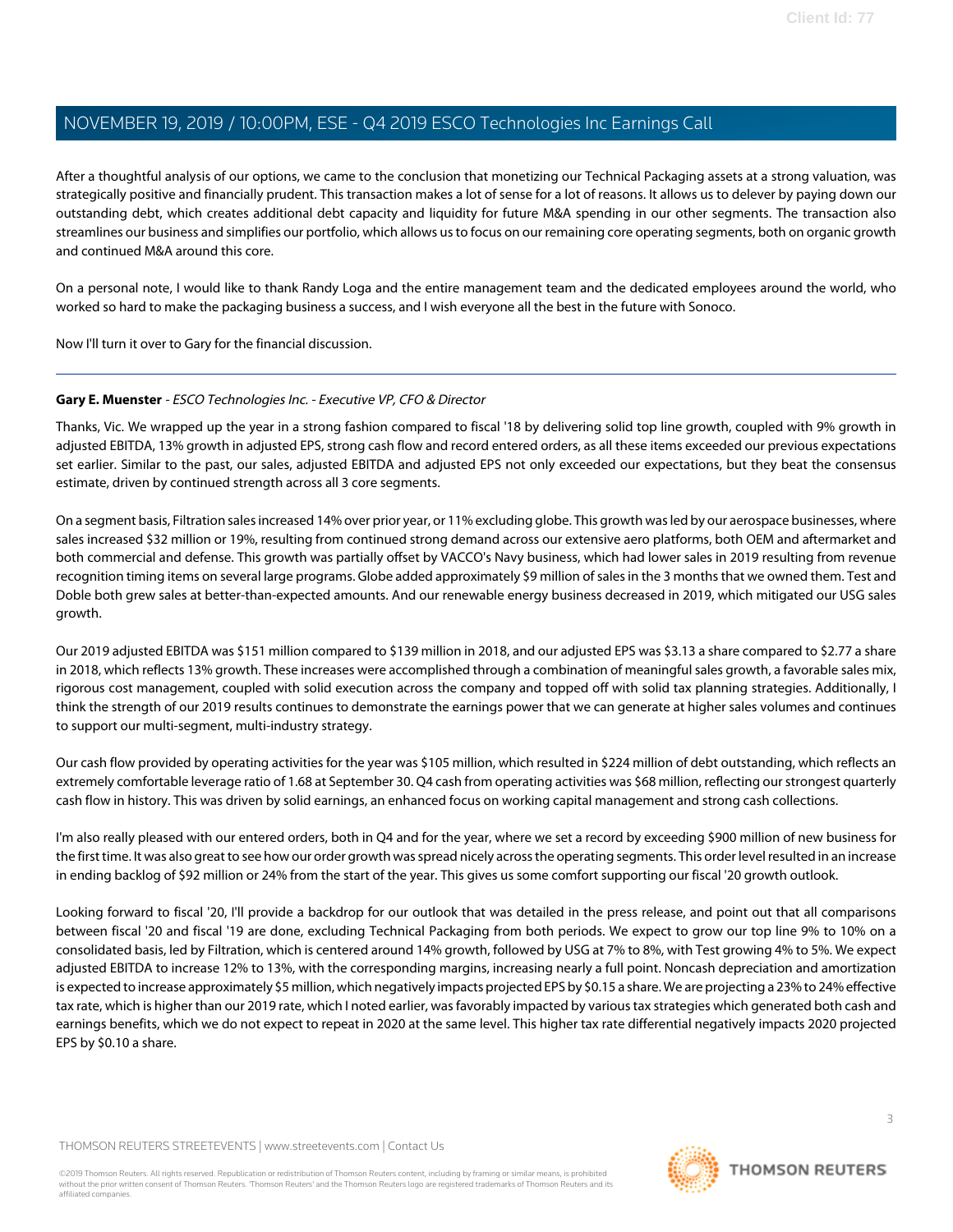So when bringing all these together, we expect our 2020 adjusted EPS to be in the range of \$3.20 to \$3.30 a share when excluding the packaging business. This reflects a meaningful increase over the pro forma adjusted EPS of \$2.95 a share for fiscal 2019.

So in closing, given our new and expanded credit facility and available liquidity, we are well positioned to effectively execute on our M&A strategy and support future growth, both organically and through acquisitions across our core businesses, all of this while remaining focused on ROIC and increasing shareholder value.

And with that, I'll turn it back over to Vic for a few additional comments.

#### **Victor L. Richey** - ESCO Technologies Inc. - Chairman, President & CEO

Thanks, Gary. I'll update you on a few items that were in process when we last spoke. We officially moved into the new Doble headquarters facility last week, and everyone is really pleased to have this disruption behind them and have settled into their new offices. I'm really happy to have all of our Boston area employees in one location as I'm certain this will enhance collaboration and productivity and will certainly benefit our employee recruitment given its favorable location.

Also within USG, we continue to see solid progress and customer acceptance with NRG's Bat Deterrent product and given a strong support from all the stakeholders and the positive test results being documented, we see this solution as a growth opportunity for the company.

I'm excited about Globe's future as they're off to a great start. The fit with us is obvious, as synergies with a shared customer base are already paying off with expanded order flow.

As Gary mentioned, our aerospace and space businesses continue to see an uptick in order and sales activity, and I'm pleased to see the Block V awards on the Virginia-class subs being released, which will benefit VACCO, Westland and Globe.

Our Test business outlook for '20 is solid, and we expect to see continued order strength throughout the year. Among other end markets, 5G continued to gain momentum.

We continue to look for additional acquisitions to support our organic growth, and we plan to deliver on our commitments in both these areas to support longer-term growth objectives.

In closing, we remain focused on successfully executing our strategy, and we're planning for a successful 2020.

Now I'll be happy to take any questions.

### <span id="page-3-0"></span>**QUESTIONS AND ANSWERS**

#### **Operator**

(Operator Instructions) Our first question comes from the line of Jon Tanwanteng with CJS Securities.

#### **Jonathan E. Tanwanteng** - CJS Securities, Inc. - MD

Gary, can you give us the adjusted EBITDA number and margins that you're working off of -- or basing the 12% to 13% and EBITDA margin expansion growth level for next year?

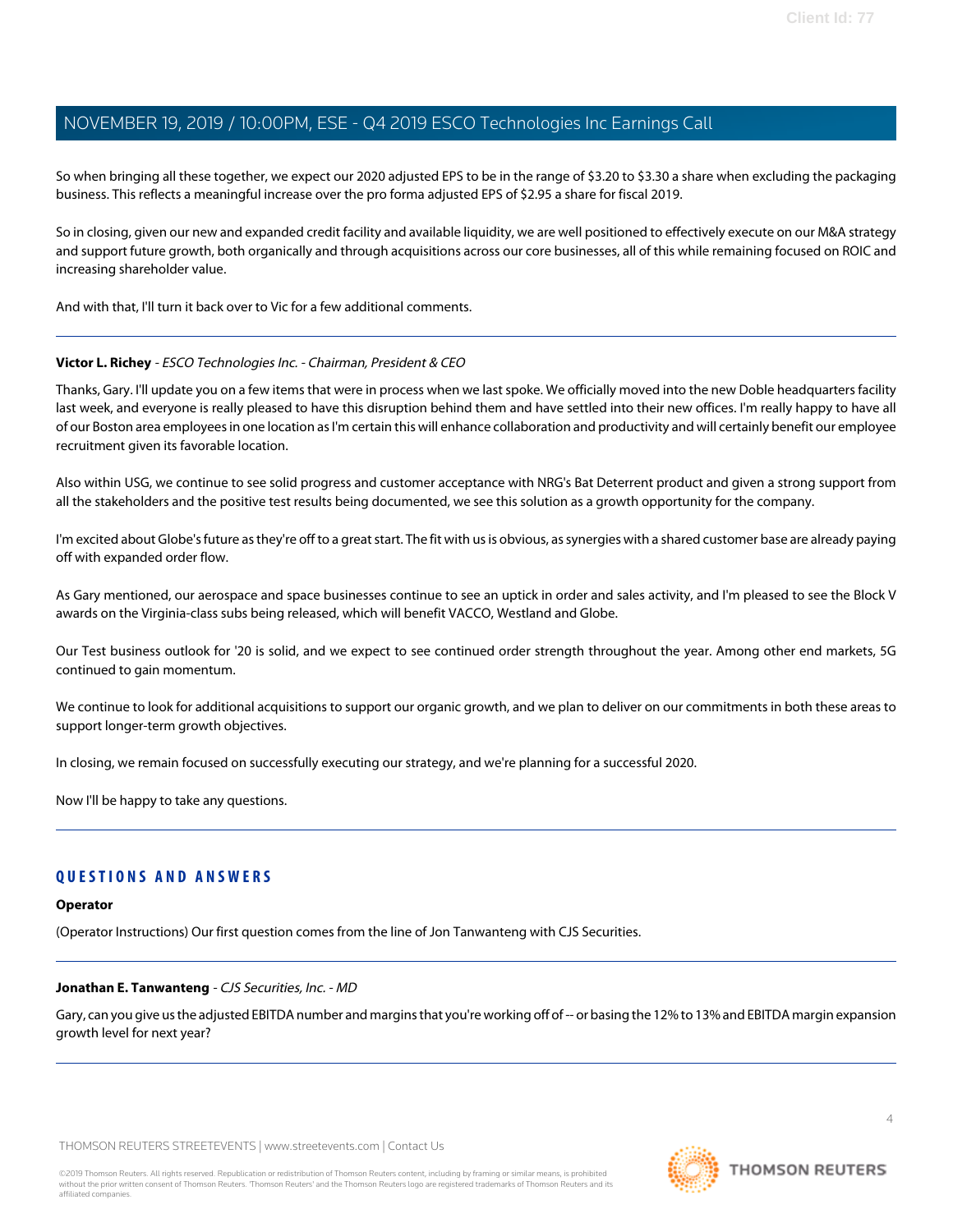#### **Gary E. Muenster** - ESCO Technologies Inc. - Executive VP, CFO & Director

Yes. When we look at where we're looking to go, if we pro forma '19, is that what you're referring to?

#### **Jonathan E. Tanwanteng** - CJS Securities, Inc. - MD

Yes.

#### **Gary E. Muenster** - ESCO Technologies Inc. - Executive VP, CFO & Director

Yes, I would say it's about \$139 million for '19. And then we're seeing the 12% to 13% growth off of that number, and that \$139 million is what correlates to the \$2.95 on a pro forma -- adjusted pro forma EPS for '19.

#### **Jonathan E. Tanwanteng** - CJS Securities, Inc. - MD

Okay, great. And then can you give us a bit more color in terms of the timing of your backlog? And the dip of your forecast in Q1 into Q2?

#### **Gary E. Muenster** - ESCO Technologies Inc. - Executive VP, CFO & Director

Yes. Let me do it from the bottom, and I'll refer to Vic, if he wants to talk about the business side of it. So one thing I want to make sure everyone is aware, is kind of what the profile of the year looks like, how we tend to have significantly back half-weighted years, it seems like every other year, this year; in fiscal '20, it looks a little bit more like fiscal '18. And so just to give you a couple of statistics to save you the math, in fiscal '18, in the first half of the year, we did about 29% of our annual EPS, which means 71% came in the second half. Fiscal '20 -- I'm sorry, fiscal '19 was a little flatter, we did 40% in the first half and 60% in the second half. And fiscal '20's cadence will look a little bit more like '18, where we'll have somewhere between 30% and 33% of our EPS, adjusted EPS will hit in the first half, which means 67% will hit in the second half.

So while the quarterly profile is back-end weighted, again it looks pretty similar to the achievements that we realized in fiscal '18 on that kind of weighting. And that's really just a function of the bigger programs we have across the Test business, across the submarine platforms. Doble has some things in the back half of the year on some larger projects that it impact that. Across the Aerospace business, it's usually a function of distributor restocking orders that come in, in fits and starts. So there's nothing really unique to this year, again, because we've done this profile in the past, and it's very achievable for us. So hopefully, that answered your question from a financial perspective. And Vic...

#### **Victor L. Richey** - ESCO Technologies Inc. - Chairman, President & CEO

Yes, let me just add. I mean, I think the thing that gives me a lot of confidence is the backlog. We have -- grew the backlog pretty significantly over this past year. So it's -- these timing issues quarter-to-quarter frustrating, but that's how they are. I don't think there's any issue at all.

#### **Jonathan E. Tanwanteng** - CJS Securities, Inc. - MD

And then just a question on the backlog. How much of the backlog today is part of the packaging business that's just going to be divested?

#### **Gary E. Muenster** - ESCO Technologies Inc. - Executive VP, CFO & Director

I got to go back to the last page of the press release. So we had -- at the end of the year, we were at about \$11 million.

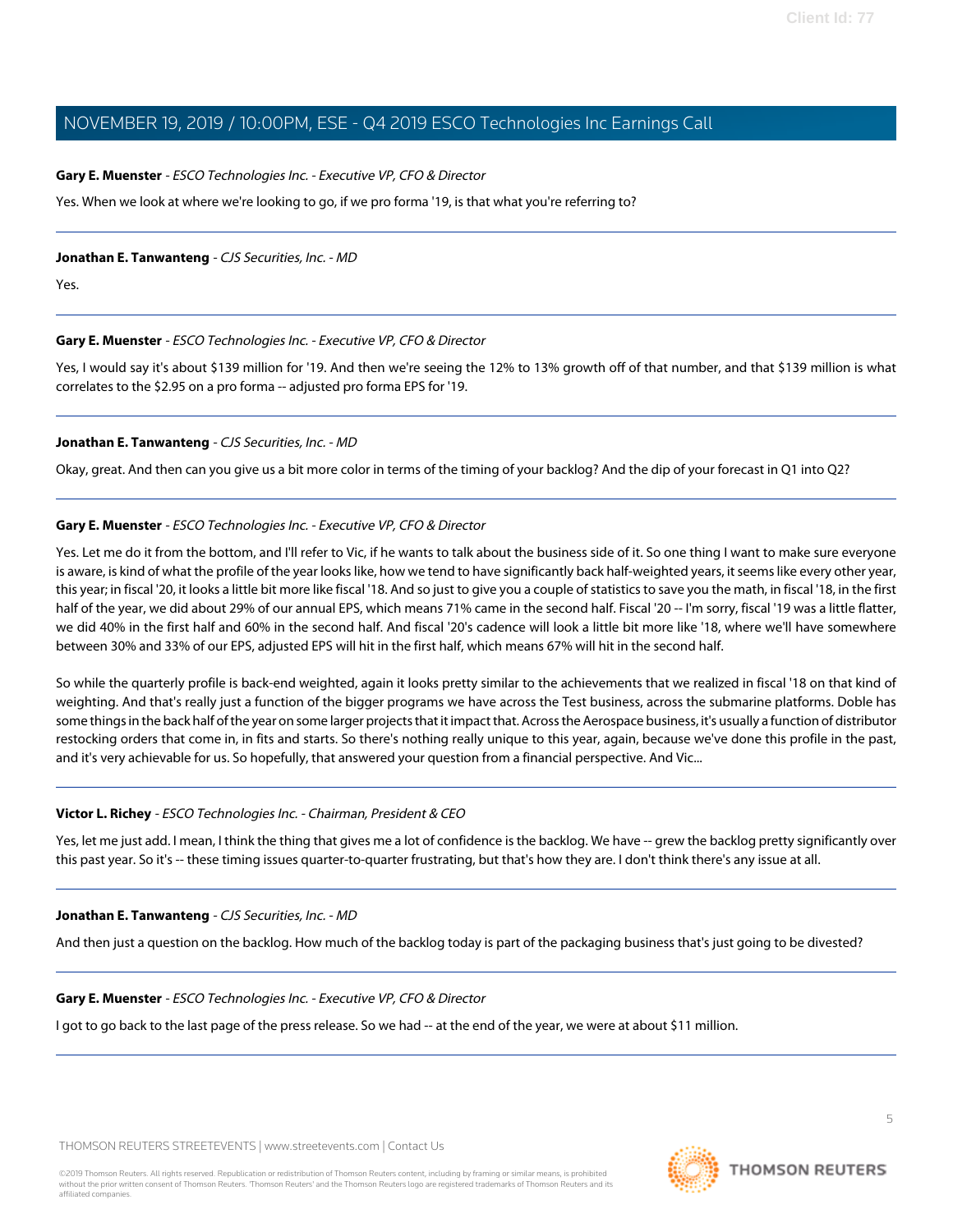#### **Jonathan E. Tanwanteng** - CJS Securities, Inc. - MD

Okay, great. And then finally, just what's in the M&A pipeline now? And is it appropriate to think about you guys relatively quickly replacing the EBITDA that you're divesting with other assets that you may be pursuing that are more synergistic with your USG and Filtration businesses?

#### **Victor L. Richey** - ESCO Technologies Inc. - Chairman, President & CEO

It's certainly our hope. We are working a number of issues right now. I mean, the M&A pipeline is as full as it's been for us. I mean, it doesn't mean something's going to happen right away, but certainly, there are a number of really good opportunities that we're pursuing currently.

#### **Jonathan E. Tanwanteng** - CJS Securities, Inc. - MD

Okay. And finally, if I could, from a global and geopolitical risk standpoint, have you seen any changes in the risk or headwinds that might be out there or maybe from a large individual program standpoint?

#### **Victor L. Richey** - ESCO Technologies Inc. - Chairman, President & CEO

Not really. I mean, I would say that we probably are far enough down the food chain where we participate, that's not really been an issue. We watch China closely just because we do some business there, particularly with the Test business, somewhat Doble, although not that much at Doble these days. But the Test business certainly we do have a location there, so that helps us a lot, and we're actually a net exporter rather than an importer from China. So we don't actually bring anything back here from our Chinese operations. So we don't have any tariff issues coming in this direction.

#### <span id="page-5-0"></span>**Operator**

Our next question comes from Robert McCarthy with Stephens.

#### **Robert Paul McCarthy** - Stephens Inc., Research Division - MD & Analyst

Great. Well, first, I want to just go on record as saying this is a tremendous quarter, really good strength. And obviously, the divestiture activity, you should be applauded for the price you got. So I just want to make sure that I'm on record on that, okay? So with that being said, could we talk about the bridge a little bit? That was very helpful in terms of the incremental guidance, but maybe we could just kind of run through the math one more time to just kind of level set everybody where we are. Because fundamentally, the outlook looks -- remains very strong, right? But I want to just make sure I'm getting the bridging aspects correct.

#### **Gary E. Muenster** - ESCO Technologies Inc. - Executive VP, CFO & Director

Okay. And from a top line, obviously, it really just impacts the packaging business. So the results that we've included on that last page of the segment page of the press release, I don't have the pages numbered here, but you can see that from a revenue perspective, we're talking about \$86 million, \$87 million for the packaging business, and then we're taking out adjusted EBIT there of about \$7.3 million, and there's about \$4 million of D&A in that, so you add that back in. So that kind of what takes you down to the number that I referenced at about \$139 million, \$140 million. There's a little bit at corporate that goes away where we carry a little bit of amortization of some purchase accounting stuff. So that will reconcile you back to the \$139 million, \$140 million of EBITDA. And then so kind of stepping across, on the top line, we kind of referred to each of that as we level set, as obviously, Filtration's growing at a very solid amount. Obviously, Globe's in there for 12 months versus 3, but absent that, we're still growing in the high single digits there. So we're really pleased with that. The packaging business -- I'm sorry, the Test business, it's kind of at the higher end of our historical range with, kind of, in that 4% or 5%. And USG is getting a little of a rebound effect. The renewable space was soft, to be polite, in 2019. And so we're kind of at the bottom of the V, and it's just a matter of how wide the bottom of that V is, but we're seeing pretty

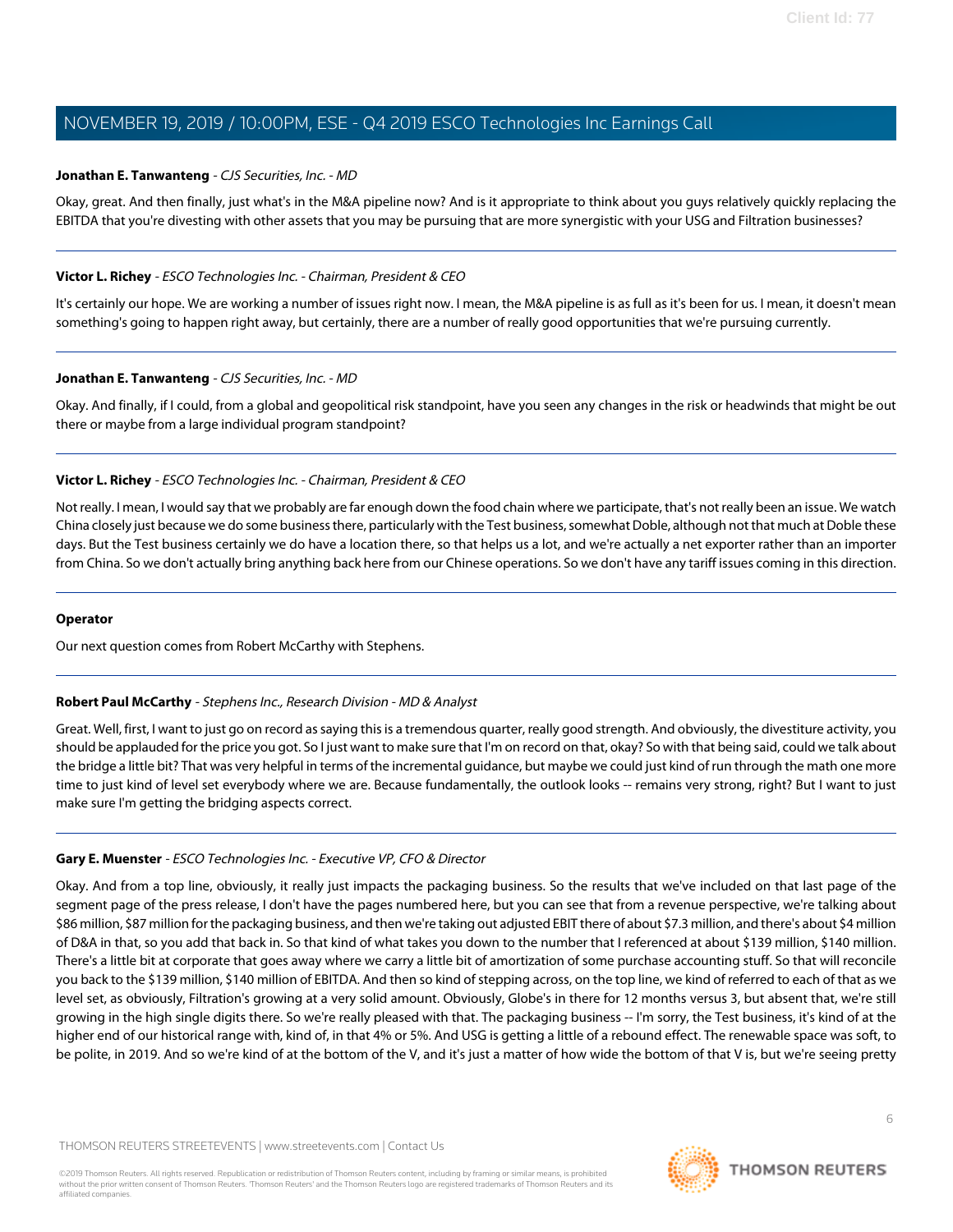decent growth there, as Vic alluded to in his comments on the bat deterrence situation and a few other new products we've put out. So that's going to be adding. It's the law of small numbers, but that's 8% to 10% growth in that business again, coming off of the base of the V. So does that help?

#### **Robert Paul McCarthy** - Stephens Inc., Research Division - MD & Analyst

No, that's very helpful. And I was actually just, if you wouldn't mind, just indulging me in just walking through that bridge again, the EPS bridge, which is basically level setting as to what should be the comparable number year-over-year, which you did allude to. And then just highlighting the incremental tax and the incremental, the other adjustment, just so we understand what the bridge was at the outset?

#### **Gary E. Muenster** - ESCO Technologies Inc. - Executive VP, CFO & Director

Yes, it equates back to about, like I said, \$2.95 a share. The tax rate, on a consolidated basis, was impacted. Our consolidated rate was lower because a lot of the tax strategies we put in place were incurred domestically. And so the rate that we level set for the packaging business, being excluded, is back to our statutory rate of essentially 23%, 23.5%. So as you look at that EBIT and you back that out and then you take a tax effect of what that would be, that should bring you right down to \$2.95 a share. We try to keep it as simple as possible. Obviously, when we do discounts, hopefully, at the end of Q1, that -- when that closes, we will have a very comprehensive bridge in those financials. But hopefully, that gets you enough information to get you back to the \$2.95.

#### **Victor L. Richey** - ESCO Technologies Inc. - Chairman, President & CEO

I think the other things may be what you were talking about with the tax rate, and the number you referenced is about \$0.15. And then the other thing was amortization of intangibles we will see another 10% -- \$0.10.

#### **Gary E. Muenster** - ESCO Technologies Inc. - Executive VP, CFO & Director

Yes, year-over-year.

#### **Robert Paul McCarthy** - Stephens Inc., Research Division - MD & Analyst

No, that's very helpful. Now in terms of the cash and association with the deal. First of all, when do you expect to close on this?

#### **Victor L. Richey** - ESCO Technologies Inc. - Chairman, President & CEO

Yes, I hope. We have 2 regulatory approvals, HSR, and then we have to get an approval in Poland because we both have operations there. And that one is a little bit unknown just because we've not done that before. But certainly, our target is to try to get this done by the end of fiscal year -- by the end of the calendar year.

#### **Robert Paul McCarthy** - Stephens Inc., Research Division - MD & Analyst

Okay. And then in terms of the cash generation of the existing Technical Packaging business, help us kind of square that circle? Because obviously, I'm concerned about the free cash flow generation, but it sounds like you're selling a business that has been a bit of a cash drain. So going forward, given what we're seeing, and actually, this will probably be pretty material benefit fundamentally and optically to your free cash flow generation?

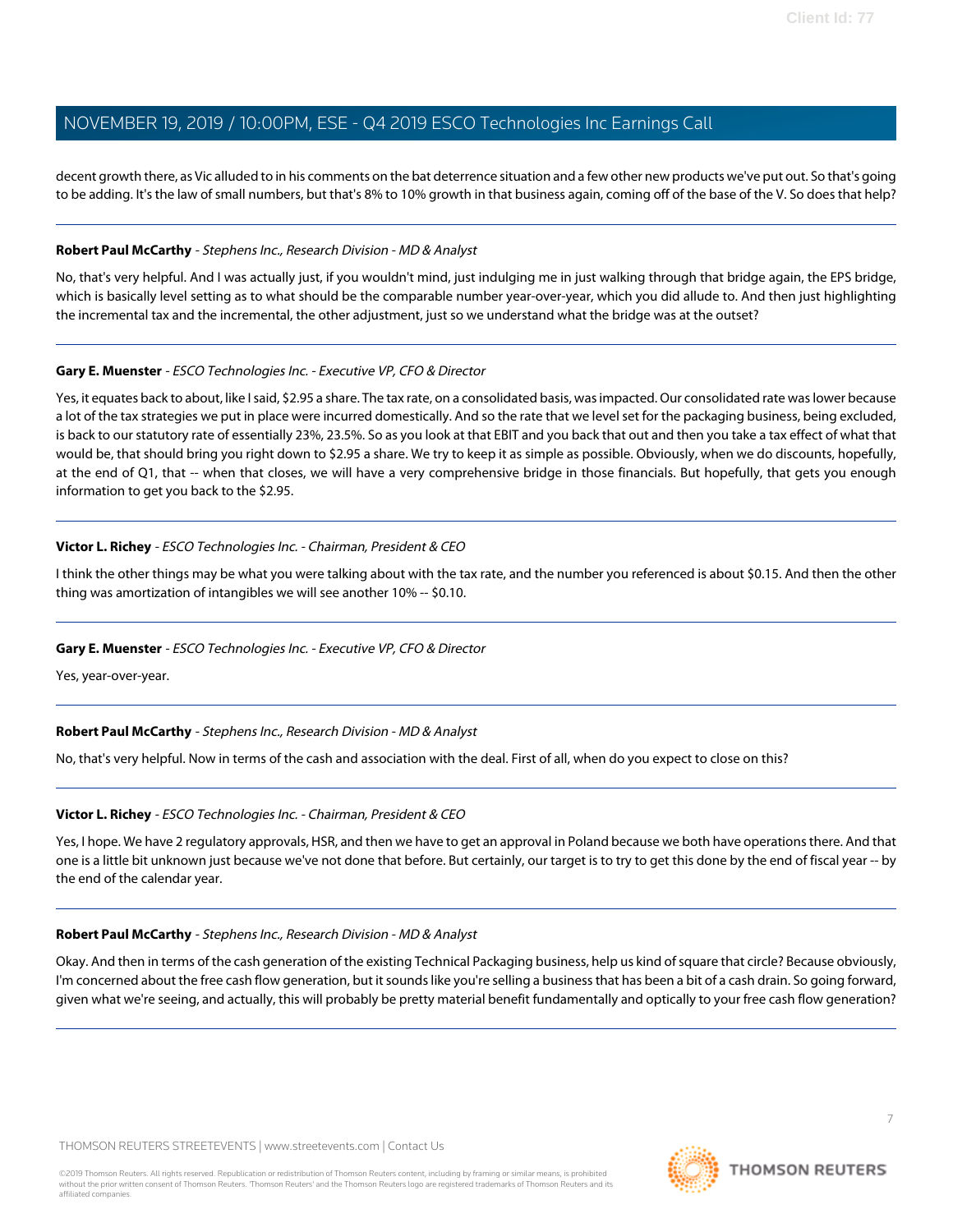#### **Gary E. Muenster** - ESCO Technologies Inc. - Executive VP, CFO & Director

Yes. And I think it will, Rob. And just to take that kind of conversion of the EBIT number I gave you at about \$7.3 million, they generally run in the 85% to 90% conversion of cash. So in that case, that would be somewhere in the neighborhood of \$5 million or \$6 million this past year. But I want to point out, as Vic mentioned in his prepared remarks, during '19, we made substantial capital investments that we built on the facility, put some extrusion lines in place, which created value and we put clean rooms in a couple of places. So we made about 13 -- \$12 million, \$13 million of capital investment. So the packaging group in total is a negative cash, but it's because of that one-off, we're not going to spend \$13 million -- we wouldn't have spent \$13 million every year. And so that's the kind of way you ought to think about the cash when you're looking at '19 that give us a net negative...

#### **Robert Paul McCarthy** - Stephens Inc., Research Division - MD & Analyst

And I guess, that raises the question around CapEx as a company for '19. You may not guide to that, but maybe, does that obviously govern that or inform what you think CapEx is going to be at the corporate level for '20.

#### **Gary E. Muenster** - ESCO Technologies Inc. - Executive VP, CFO & Director

Yes. I would say if you look at the CapEx of the cash, so you can take \$13 million out of that right away because that won't repeat obviously because we don't know -- we won't own the business for the year. And I would say we had a couple of other kind of one-off things where we did some things on some facilities that won't repeat. So I would think if you started with what we reported, back off \$13 million and then back off, maybe another \$2 million to \$3 million, that should give optics of generally what CapEx looks like as we step forward into '20.

#### **Robert Paul McCarthy** - Stephens Inc., Research Division - MD & Analyst

Do you expect core CapEx to be flat or to increase slightly? Or tough to know?

#### **Gary E. Muenster** - ESCO Technologies Inc. - Executive VP, CFO & Director

I'd say generally flat. We're very generous. We don't -- we do focus on ROIC. And if one of the operating guys brings us a plan to put some additional automation in, we're big fans of that because it improves efficiency. So I would say -- and again, you don't repeat these things. If we go to Crissair and put in a \$1 million piece of equipment, there may or may not be another \$1 million next year. We've kind of deferred to the operating guys there. So I would say if you held it flat, and I don't mean flat like we're constraining it. It's flat because we've been making a sizable amount of capital investments, both in the hard capital and the software over the past 5 years.

#### **Victor L. Richey** - ESCO Technologies Inc. - Chairman, President & CEO

Yes. I mean, the -- one of the issues we're running into these days, and I think it's -- you probably hear this from our other companies that you cover and that you talked to just difficulty in finding qualified people, particularly machinists and test techs and things like that. And so we have been working very hard to automate as much as we can just because it's hard to find qualified employees. And so we're working outside of it, but yes, I agree with Gary, and we're probably kind of flattish on capital equipment because we have been fairly aggressive over the past several years.

#### **Robert Paul McCarthy** - Stephens Inc., Research Division - MD & Analyst

And help me on the filtration side. I mean, obviously, you had a very good quarter there, aided by the recent acquisition. But level set us to what your expectation is for acquired revenues for 2020? Because I think, well, I'm not a Math major, so probably, I just was laziness and slough, but my number for filtration was way off. And you really handily beat it, so maybe just any kind of color around acquisition contribution for 2020 would be helpful.

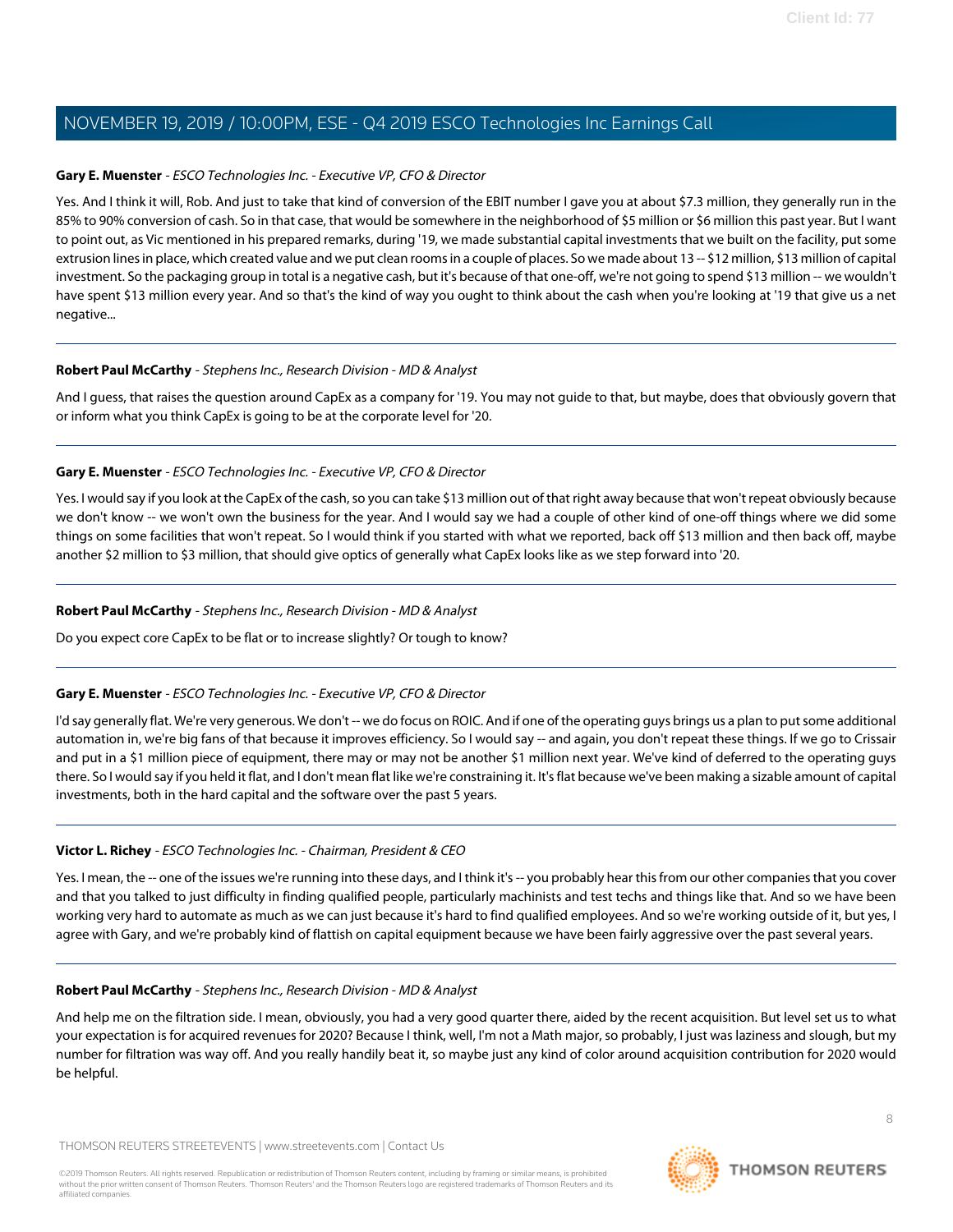#### **Gary E. Muenster** - ESCO Technologies Inc. - Executive VP, CFO & Director

Yes. And really, what we do is we don't -- we have a lot of things in the works, as Vic said. We don't put those in because, obviously, the success rate is hit or miss. So just to give you the one that's in there, when we announced Globe in July, we pegged it at roughly \$37 million in revenue on an annual basis. And so we did about \$9 million in round terms, so if you use that \$37 million for '20 because again, that's what we are guiding towards, so \$37 million versus the \$9 million is the net difference of \$28 million, is what the acquisition growth would be in '20, and then the balance of it comes from a combination of the strength of aero, the strength of submarines, because the order profile is picking up, so some of the Block V and some other legacy things are coming through. So that's where the inorganic growth comes from, from a onetime pop.

#### **Robert Paul McCarthy** - Stephens Inc., Research Division - MD & Analyst

I guess, the last question, and then I'll take more other questions offline. Your guidance looks very sound. The backlog is there, you have great line of sight, you're executing well. Where is the biggest area of maybe incremental concern or opportunity, even just in thinking about your kind of forecasting? I mean, obviously, on the utility side, one could speculate that, obviously, off a low base with some of the concerns around alternative energy, you're well-positioned? And obviously, there's been, at least, on a top down view, a lot more interest in grid hardening and transmission and distribution investment. Now I know you don't do grid, you're a distribution -- excuse me, your transmission transformers more of that in terms of the spend and testing. But thinking about the prevailing environment, where could we see more upside surprise in '20 or more risk in terms of how you're thinking about the outlook versus something on the Navy side, where you probably have a pretty good line of sight.

#### **Victor L. Richey** - ESCO Technologies Inc. - Chairman, President & CEO

So I would say the area if you're going to force me to have a concern, which I tried not to on days that we issue earnings, but they forced me to have a concern, really the capital budgets in utilities are always a little tenuous. And I think we're broad enough now between the number of companies that we own in that space and renewables and non-renewables and all of that, that I think we're going to be okay. I mean, we obviously, took a hard look and do a bottoms-up review of the forecast that we have in that business. But that's one thing that always the utilities come back also. But again, I think we're in enough utilities that it would have to be something dramatic to have a big issue there. But there's probably more risk there than some of the other businesses. I think the thing that we haven't gotten our arms around yet from an upside perspective is, with our Navy business, we're working really hard at Globe, obviously, to be successful on the surface oil treatment as they're off to a great start with that. I think there's more opportunities within the Navy because the vendor base within the Navy is not as robust, I think, is what a lot of people might expect or what the Navy would want. And so we've developed almost \$100 million of business in that area now. So we're seen as a larger contributor, a larger vendor than we had been historically. And so we're looking for opportunities to take advantage of having Globe and having Westland and having VACCO, so we really think we can go to the customer and say, look, we're here. Our Navy business is part of a larger corporation, and we really want to be a big vendor for you, and so let's work together and figure out what else we can do for you. So I think there's some real upside there, but we just haven't had an opportunity to flush that out completely.

#### **Operator**

I was going to say, I'm showing no further questions in queue.

#### **Victor L. Richey** - ESCO Technologies Inc. - Chairman, President & CEO

Okay. Thanks so much. We appreciate everybody's interest, and we'll talk to you next quarter.

#### **Gary E. Muenster** - ESCO Technologies Inc. - Executive VP, CFO & Director

Thank you.

THOMSON REUTERS STREETEVENTS | [www.streetevents.com](http://www.streetevents.com) | [Contact Us](http://www010.streetevents.com/contact.asp)